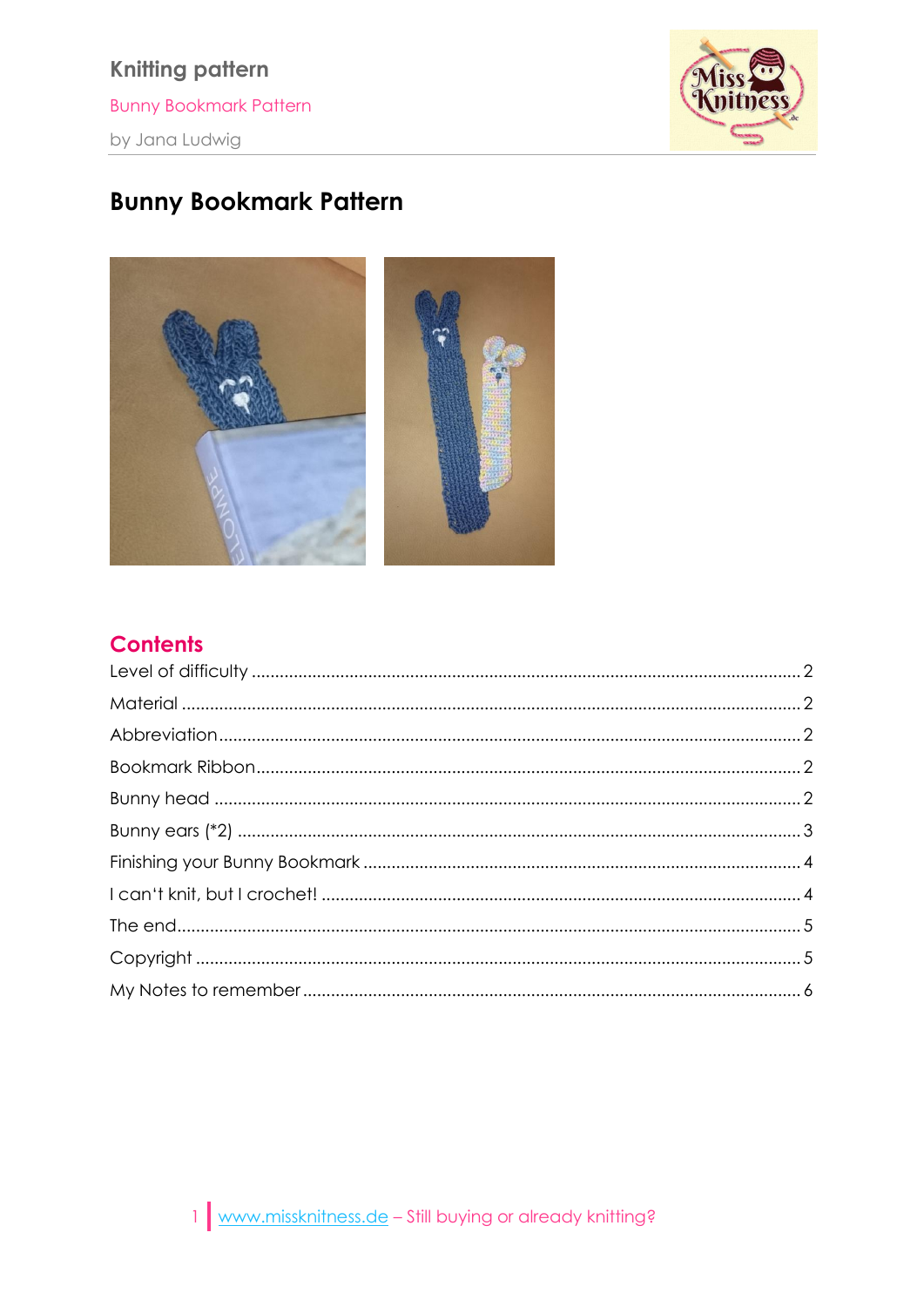Bunny Bookmark Pattern

by Jana Ludwig



<span id="page-1-0"></span>**Level of difficulty**



Beginners: purl and knit stitch, decreases

#### <span id="page-1-1"></span>**Material**

- Yarn: Drops Muskat in your favourite colour (less than 50g)
- Needles: 4,0 mm
- Sewing needle
- Scissors

The Bunny Bookmark will become 34 cm long.

#### <span id="page-1-2"></span>**Abbreviation**

- DEC: 2 stitches together with knit stitch (means decreasing one stitch)
- K: knit stitch
- P: purl stitch
- $\bullet$  [  $\ldots$  ] \*x: repeat this part x-times

Hint: We knit the bookmark bottom up. The head is the last part. The ears will be knit and sew separately.

#### <span id="page-1-3"></span>**Bookmark Ribbon**

We knit the bookmark ribbon bottom up.

1) Slinging 10 stitches

We are knitting the pearl pattern:

- 2) [1 K, 1 P] \*5, turn your work
- 3) [1 P, 1 K] \*5, turn your work

Repeat row 2 and 3 until a length of 23 cm.

Then we will start immediatly with the head.

#### <span id="page-1-4"></span>**Bunny head**

We will work the head with knit stitches.

4) [K] \*10, turn your work

2 [www.missknitness.de](http://www.missknitness.de/) – Still buying or already knitting?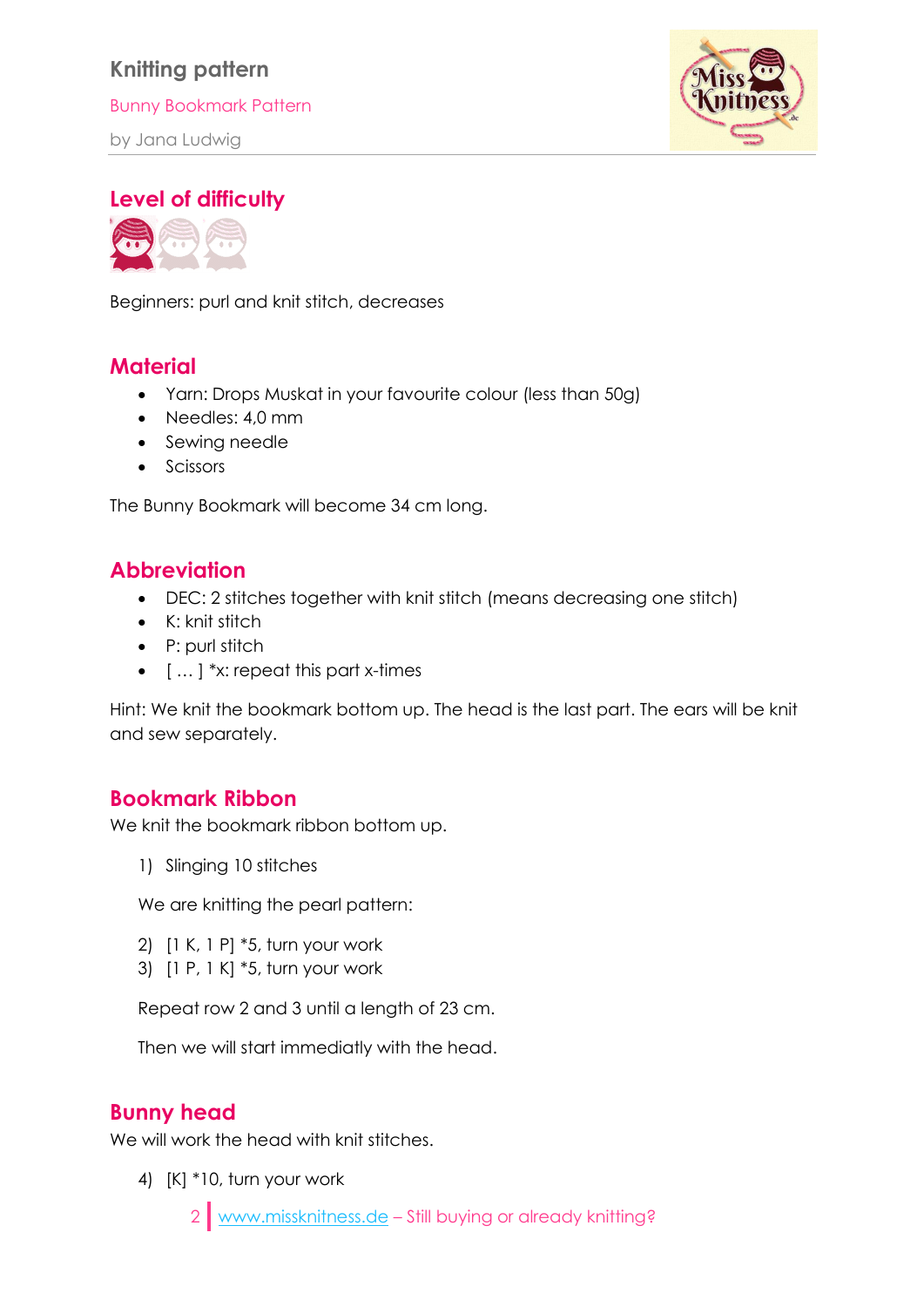Bunny Bookmark Pattern

by Jana Ludwig



#### 5) [P] \*10, turn your work

Repeat row 4 and 5 until a hight of 10 cm.



Finish your work with loose stitches.

Then fold the head-part halfway and sew the borders together. Just before you complete the head, fill some wool or cotton into the head.

#### <span id="page-2-0"></span>**Bunny ears (\*2)**

We will knit the ears bottom up.

- 1) Slinging 10 stitches
- 2) [K] \*10, turn your work
- 3) [P] \*10, turn your work

Repeat row 2 and 3 until a high of 4 cm.

- 4) [DEC] \*5, turn your work
- 5) [P] \*5, turn your work
- 6) [DEC] \*2, 1 K
- 7) Finish your work with loose stitches and sew all threads.

A slight curvature appears due to the knit stitch. That's perfect ;)

Sew the ears on the top of the head.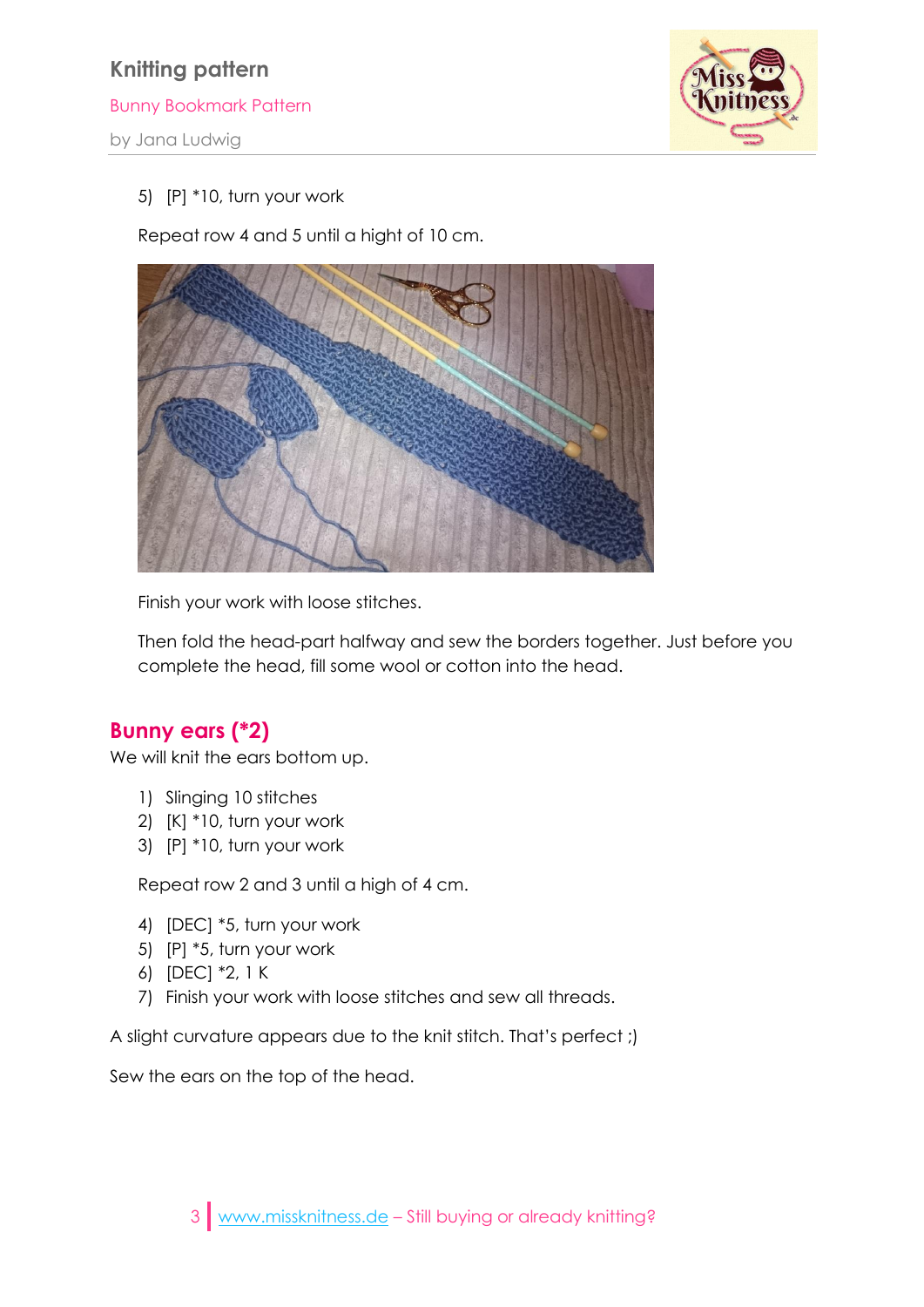Bunny Bookmark Pattern

by Jana Ludwig





#### <span id="page-3-0"></span>**Finishing your Bunny Bookmark**

Sew the face of the bunny as last step.



## <span id="page-3-1"></span>**I can't knit, but I crochet!**

The crochet pattern for this Bunny Bookmark is available on Susi's Blog:

<https://susi-haekelt.at/leszeichen-haekeln-anleitung>

**Happy knitting!**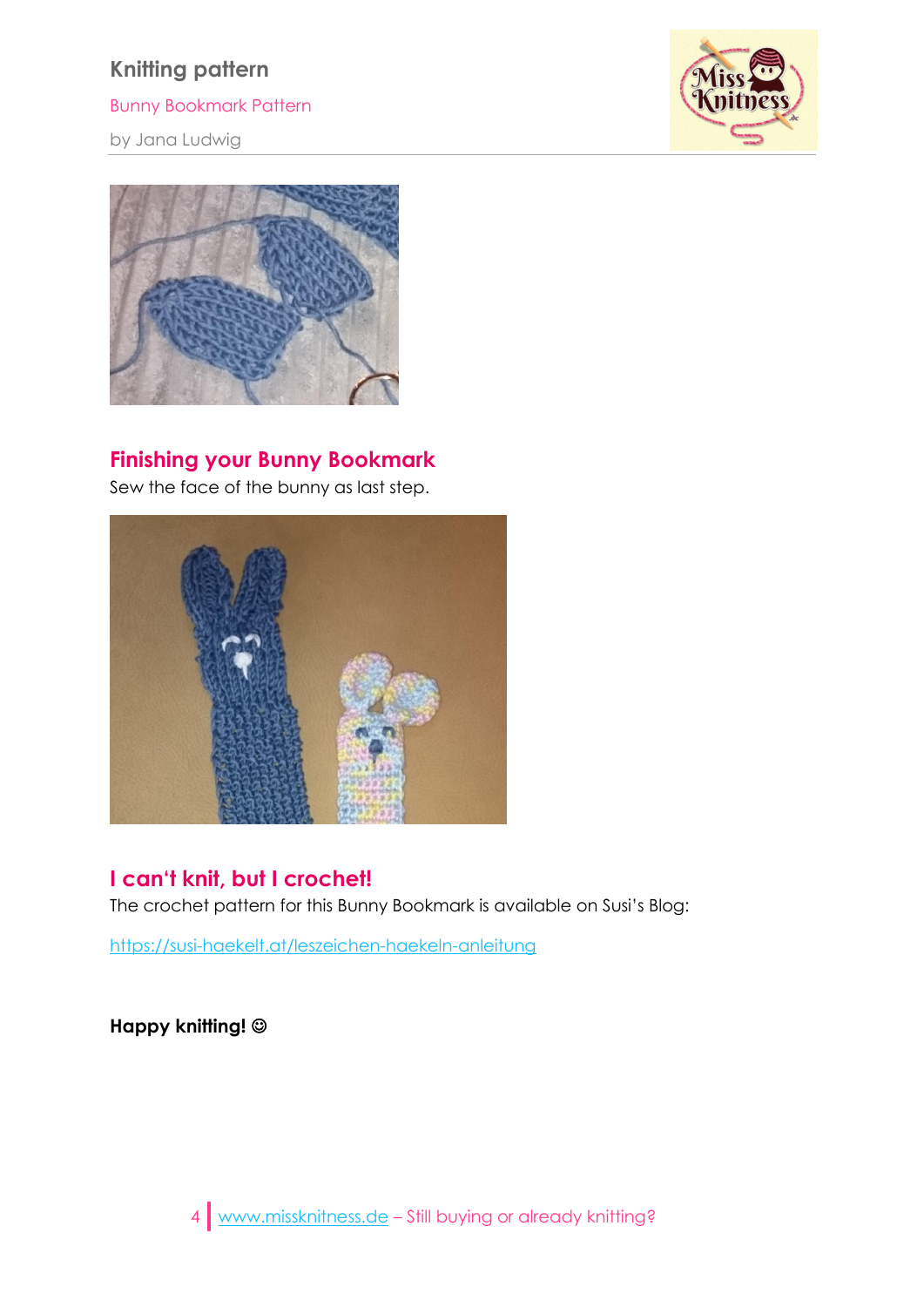Bunny Bookmark Pattern

by Jana Ludwig



#### <span id="page-4-0"></span>**The end**

Do you have questions about the pattern? Feel free to contact me: [help@mail.missknitness.de](mailto:help@mail.missknitness.de)

You can find further ideas and inspirations all about knitting and crocheting on my Blog: [www.missknitness.de](http://www.missknitness.de/)

#### **I'm looking forward to your visit**

### <span id="page-4-1"></span>**Copyright**

© Jana Ludwig, 2017

Selling, reproducing or publishing this pattern is not allowed.

It is allowed to share the link to the pattern and sell items created with this pattern. Please name my blog in this case.